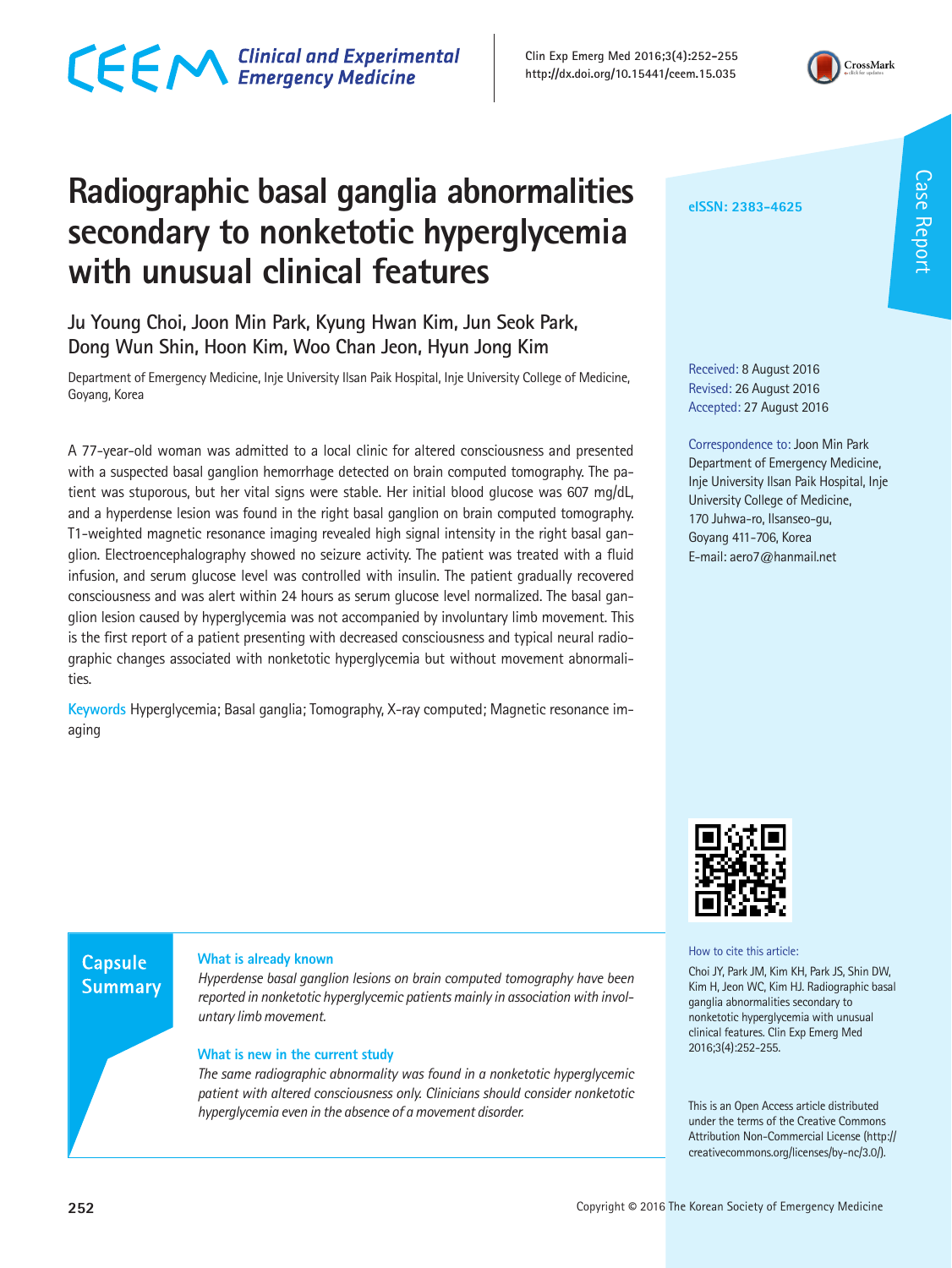#### **INTRODUCTION**

Brain computed tomography (CT) is commonly used to assess intracranial abnormalities in the emergency department. Possibilities that should be considered in the differential diagnosis of a hyperdense basal ganglion lesion on brain CT include benign calcification, hypertensive intracerebral hemorrhage (ICH), presence of a foreign body, Tay-Sachs disease, and metabolic diseases such as hyperglycemia.<sup>1</sup> The basal ganglion is a common anatomic site for hypertensive ICH; thus, emergency physicians are familiar with these CT findings. Several studies have reported patients with nonketotic hyperglycemia whose CT findings mimic those of patients with ICH. These patients mainly present with a contralateral movement disorder referred to as diabetic hemichorea-hemiballism (HC-HB).1-4 Patients with diabetic HC-HB usually present with involuntary, continuous unilateral movement abnormalities in both the proximal and distal extremities.<sup>5</sup> However, not all patients with hyperglycemia and a hyperdense basal ganglion lesion present with an abnormal movement disorder. For instance, Hansford et al.<sup>6</sup> reported a patient with these imaging abnormalities without a movement disorder. Similarly, the present report details a patient with nonketotic hyperglycemia and a hyperdense basal ganglion lesion with an unusual clinical presentation.

# **CEEM**

### **CASE REPORT**

A 77-year-old woman lost consciousness 6 hours before being admitting to a local clinic where she underwent brain CT. The patient was promptly referred to our department with suspected basal ganglion ICH based on the brain CT. The patient had no medical history other than diabetes. Her premorbid Eastern Cooperative Oncology Group score was 3 due to dementia but she had normal cognitive functioning. The patient had stopped taking her diabetic medication 2 months earlier, on her own volition, and had been suffering progressive debilitation. No other symptoms were present. The patient did not take any sedatives or tranquilizers. The initial vital signs were blood pressure 180/98 mmHg, pulse rate 110/min, respiratory rate 18/min, and body temperature 36.8°C. A neurological examination revealed stupor, intact brainstem signs, and greater than grade III motor strength in all four extremities without lateralizing signs. She did not exhibit any abnormal movements of the extremities. No specific abnormalities were found on a systemic physical examination. The initial serum laboratory test results were blood glucose 607 mg/dL, hemoglobin 12.8 g/dL, white blood cells 6,720/mm<sup>3</sup>, platelets 193,000/mm3 , aspartate aminotransferase 32 IU/L, alanine aminotransferase 38 IU/L, blood urea nitrogen 17 mg/dL, serum cre-



**Fig. 1.** Axial (A) and coronal (B) brain computed tomography. The right basal ganglion shows a hyperdense lesion. The internal capsule had normal density. No mass effect was observed.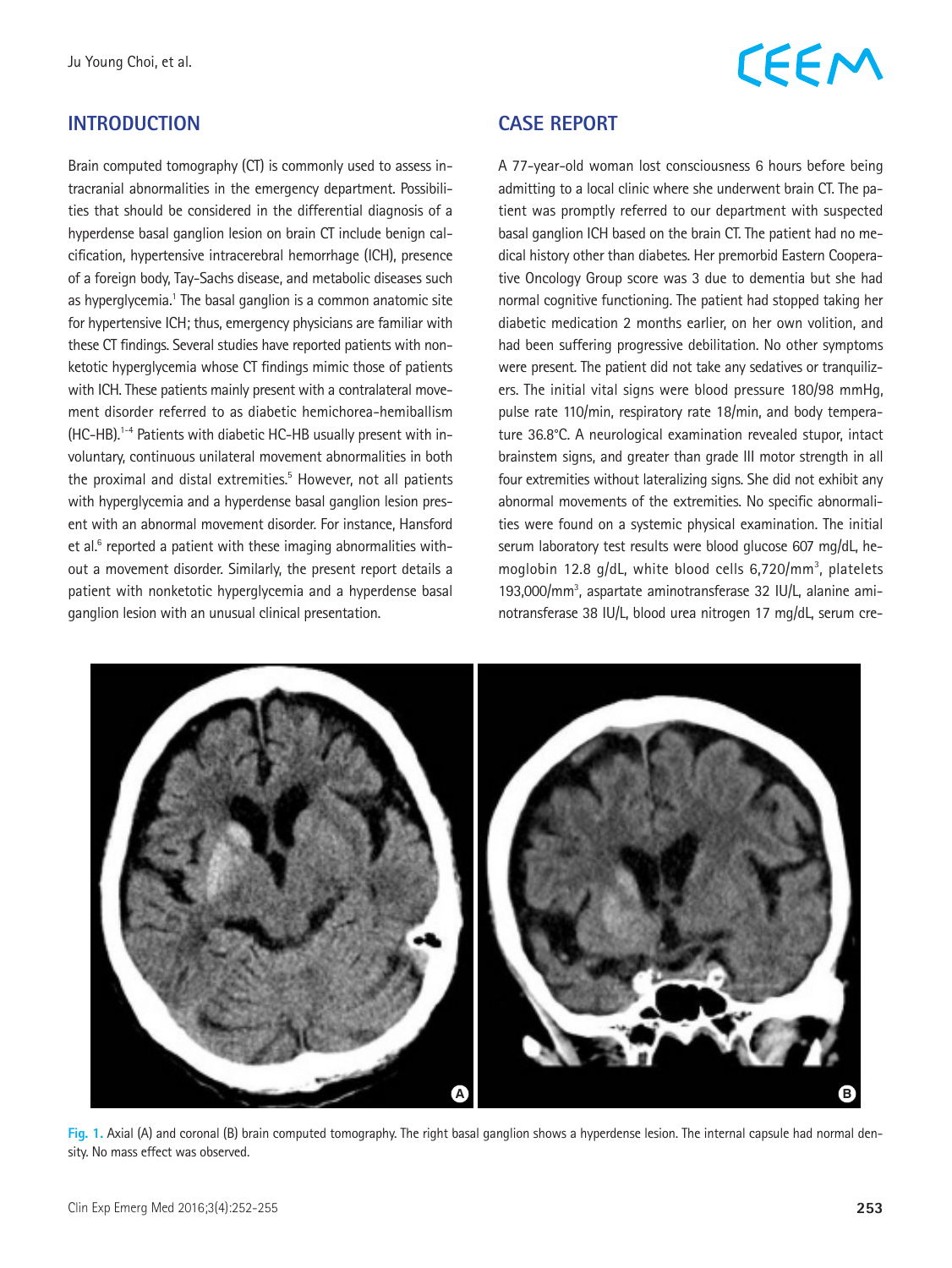# **CEEM**



**Fig. 2.** Brain magnetic resonance imaging shows high signal intensity on a T1-weighted image (A), low signal intensity on a diffusion-weighted image (B), and low signal intensity on the apparent diffusion coefficient map (C). No mass effect was observed.

atinine 1.2 mg/dL, sodium 120 mEq/L, potassium 5.0 mEq/L, chloride 89 mEq/L, serum osmolarity 280 mOsm, and lactate 12.5 mg/ dL. No serum ethanol was detected, and an arterial blood gas analysis revealed the following: pH 7.454, pCO<sub>2</sub> 37.0 mmHg, pO<sub>2</sub> 78.1 mmHg,  $HCO<sub>3</sub>$  25.4 mmol/L, and base excess 1.6 mmol/L. No ketones were detected in the urinalysis. Barbiturates, benzodiazepines, and tricyclic antidepressants were not found during a toxin-screening test. The initial brain CT showed a hyperdense lesion in the right basal ganglion (Fig. 1). On magnetic resonance imaging, T1-weighted images revealed high signal intensity indicative of changes due to nonketotic hyperglycemia; diffusion weighted imaging (DWI) and an apparent diffusion coefficient map showed restricted diffusion (Fig. 2). Blood glucose level was controlled with regular insulin, and conservative treatment and fluid resuscitation were provided. Electroencephalography revealed findings compatible with diffuse encephalopathy, but no signs of seizure were detected. After admission to the intensive care unit, the patient gradually recovered consciousness and was alert after 24 hours, as blood glucose and sodium were controlled. No abnormal movement disorder was noted after a return to consciousness. The patient was discharged 10 days after admission without any complications.

### **DISCUSSION**

Diabetic HC-HB is a rare complication of nonketotic hyperglycemia in which patients usually present with continuous unilateral involuntary movement. This condition is more prevalent in elderly East Asian women with poorly controlled diabetes.<sup>7</sup> Most patients have typical radiographic basal ganglia abnormalities contralateral to the affected side.<sup>8</sup> The predominant CT findings are hyperattenuation of the putamen with or without hyperattenuation of the caudate nucleus, sparing the internal capsule. Magnetic resonance imaging findings include high signal intensity on T1-weighted images, variable signal intensity on T2-weighted images, and restricted diffusion on DWI.<sup>1,8-10</sup> Emergency physicians can misdiagnose this condition as acute ICH if not familiar with these radiographic abnormalities, considering the acute nature of the clinical symptoms and similarities on CT findings. Contrary to diabetic HC-HB, acute basal ganglion hemorrhage usually involves peripheral edema and cerebral parenchymal displacement due to mass effect.<sup>6</sup>

Several hypotheses regarding the pathogenesis of radiographic abnormalities have been proposed. Petechial hemorrhage was initially considered as the main mechanism underlying hyperdensity on CT and high signal intensity on T1-weighted images.<sup>9</sup> However, such radiographic abnormalities typically adhere to neuroanatomical boundaries rather than vascular territories.<sup>6</sup> Another study found no hemosiderin deposits in an anatomical structure with abnormal radiographical findings.<sup>11</sup> An alternative hypothesis is that hyperviscosity induced by hyperglycemia and vasogenic edema play a role in radiological abnormalities as they induce restricted diffusion on DWI and apparent diffusion coefficient maps.<sup>12</sup> Similarly, hyperviscosity may cause partial ischemic injury to the striatum, which results in high signal intensity on T1-weighted images.<sup>11</sup> Hsu et al.<sup>13</sup> proposed that metabolic derangements related to hyperglycemia and cerebral vascular insufficiency constitute the main underlying mechanism. They found that fluorodeoxyglucose uptake in the basal ganglion decreased based on results from a positron emission tomography analysis. Another possible hypothesis is that excess formation of gemistocytes, which are reactive swollen forms of astrocytes, result from ischemic chan-